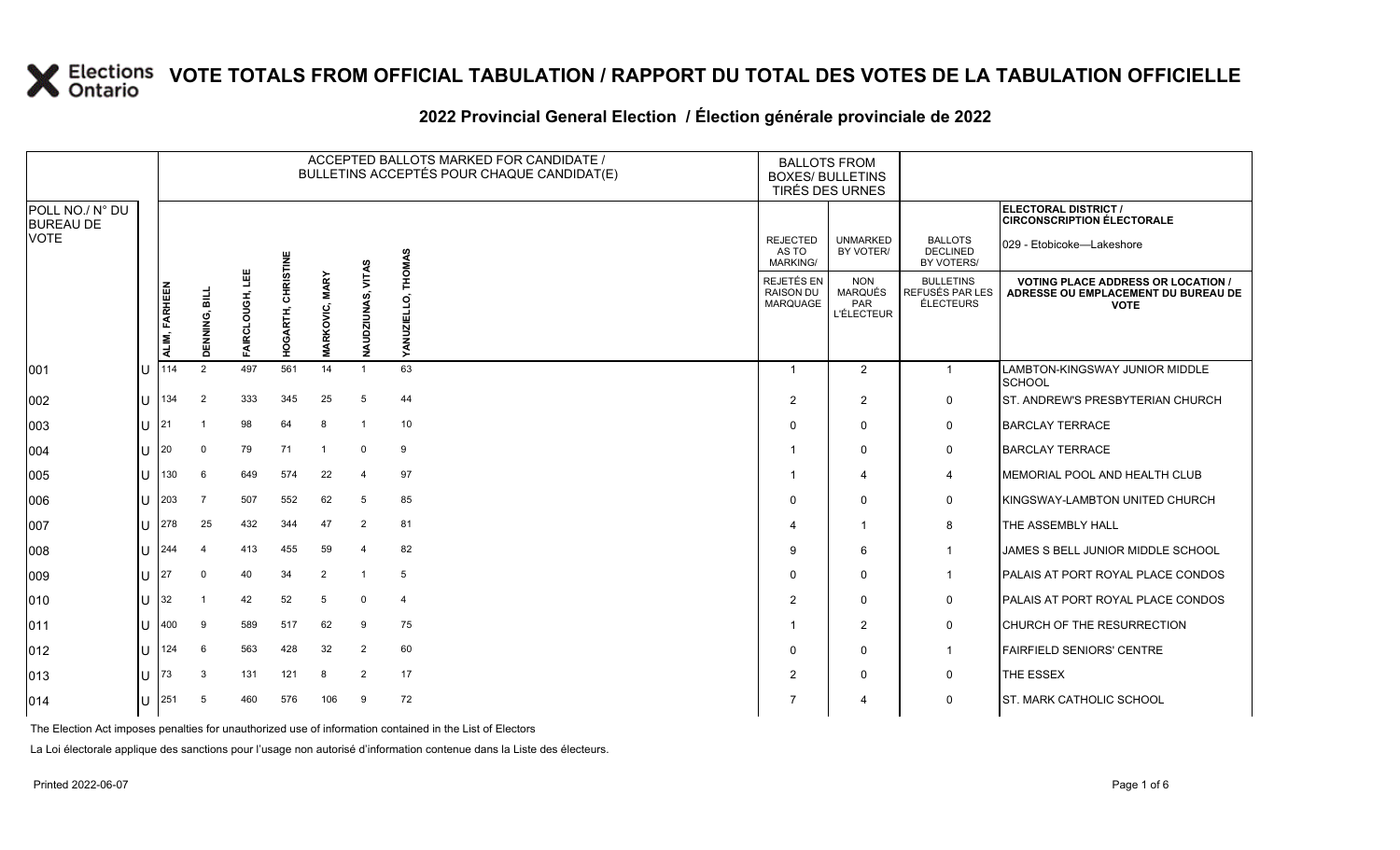### **2022 Provincial General Election / Élection générale provinciale de 2022**

|                                     |    |               |                |                  |                    |                       |                      | ACCEPTED BALLOTS MARKED FOR CANDIDATE /<br>BULLETINS ACCEPTÉS POUR CHAQUE CANDIDAT(E) | <b>BOXES/ BULLETINS</b>                     | <b>BALLOTS FROM</b><br>TIRÉS DES URNES                   |                                                         |                                                                                                 |
|-------------------------------------|----|---------------|----------------|------------------|--------------------|-----------------------|----------------------|---------------------------------------------------------------------------------------|---------------------------------------------|----------------------------------------------------------|---------------------------------------------------------|-------------------------------------------------------------------------------------------------|
| POLL NO./ N° DU<br><b>BUREAU DE</b> |    |               |                |                  |                    |                       |                      |                                                                                       |                                             |                                                          |                                                         | ELECTORAL DISTRICT /<br><b>CIRCONSCRIPTION ÉLECTORALE</b>                                       |
| <b>VOTE</b>                         |    |               |                |                  |                    |                       |                      | ٩S<br>훙                                                                               | <b>REJECTED</b><br>AS TO<br><b>MARKING/</b> | <b>UNMARKED</b><br>BY VOTER/                             | <b>BALLOTS</b><br><b>DECLINED</b><br>BY VOTERS/         | 029 - Etobicoke—Lakeshore                                                                       |
|                                     |    | ALIM, FARHEEN | DENNING, BILI  | 삠<br>FAIRCLOUGH, | HOGARTH, CHRISTINE | <b>MARKOVIC, MARY</b> | VITAS<br>NAUDZIUNAS, | 혼<br>∍<br>YAN                                                                         | REJETÉS EN<br><b>RAISON DU</b><br>MARQUAGE  | <b>NON</b><br><b>MARQUÉS</b><br>PAR<br><b>L'ÉLECTEUR</b> | <b>BULLETINS</b><br>REFUSÉS PAR LES<br><b>ÉLECTEURS</b> | <b>VOTING PLACE ADDRESS OR LOCATION /</b><br>ADRESSE OU EMPLACEMENT DU BUREAU DE<br><b>VOTE</b> |
| $ 015\rangle$                       | lu | 202           |                | 477              | 625                | 51                    | 11                   | 46                                                                                    | 3                                           | $\mathbf{3}$                                             | $\overline{2}$                                          | ROYAL CANADIAN LEGION, BR 643                                                                   |
| 016                                 | lu | 229           | 6              | 465              | 557                | 65                    | $\overline{2}$       | 52                                                                                    | 6                                           | 1                                                        | $\overline{2}$                                          | <b>ST. LOUIS CATHOLIC SCHOOL</b>                                                                |
| 017                                 | lu | 35            | $\Omega$       | 42               | 45                 | 8                     | $\overline{1}$       | 3                                                                                     | 0                                           | $\mathbf 0$                                              | 0                                                       | MIMICO CREEK CLUB                                                                               |
| $ 018\rangle$                       | lu | 20            | $\mathbf 0$    | 26               | 23                 | 3                     | 0                    | $\overline{4}$                                                                        | $\Omega$                                    | $\mathbf 0$                                              | $\mathbf 0$                                             | <b>MIMICO CREEK CLUB</b>                                                                        |
| $ 019\rangle$                       | lu | 28            | $\mathbf 0$    | 40               | 66                 | $\overline{4}$        | $\mathbf 0$          | $\overline{4}$                                                                        |                                             | $\mathbf 0$                                              | 0                                                       | <b>SOUTH BEACH CONDOS &amp; LOFTS</b>                                                           |
| 020                                 | lu | 25            | 2              | 38               | 37                 | -1                    | $\mathbf 0$          | $\overline{1}$                                                                        | $\Omega$                                    | $\mathbf 0$                                              | 0                                                       | SOUTH BEACH CONDOS & LOFTS                                                                      |
| 021                                 | lu | 165           | $\overline{1}$ | 295              | 483                | 43                    | $\overline{2}$       | 48                                                                                    |                                             | $\overline{1}$                                           | $\mathbf{3}$                                            | CHURCH ON THE QUEENSWAY                                                                         |
| 022                                 | Iυ | 25            |                | 24               | 44                 | 3                     | $\mathbf 0$          | 5                                                                                     | 0                                           | $\mathbf 0$                                              | 0                                                       | <b>BEYOND THE SEA</b>                                                                           |
| 023                                 | lu | 21            | $\Omega$       | 25               | 29                 | $\overline{1}$        | $\mathbf 0$          | $5\phantom{.0}$                                                                       |                                             | $\overline{1}$                                           | $\mathbf 0$                                             | <b>BEYOND THE SEA</b>                                                                           |
| 024                                 | lu | 27            | -1             | 41               | 33                 | -1                    | $\mathbf 0$          | 6                                                                                     |                                             | $\mathbf 0$                                              | $\mathbf 0$                                             | <b>BEYOND THE SEA</b>                                                                           |
| 025                                 | Iυ | 75            |                | 134              | 122                | 5                     | 3                    | 12                                                                                    | 0                                           | $\mathbf 0$                                              | $\mathbf 0$                                             | <b>WESTLAKE VILLAGE</b>                                                                         |
| 026                                 | lu | 74            | 2              | 213              | 187                | 14                    | - 1                  | 25                                                                                    | $\overline{2}$                              | $\overline{1}$                                           | $\overline{2}$                                          | <b>MARINA DEL REY</b>                                                                           |
| 027                                 | lu | 250           | 4              | 341              | 329                | 46                    | 9                    | 75                                                                                    | 0                                           | $\mathbf 0$                                              | $\overline{2}$                                          | DAVID HORNELL JR. SCHOOL                                                                        |
| 028                                 | Iυ | 270           |                | 351              | 472                | 54                    | 6                    | 48                                                                                    | 5                                           | 6                                                        | 0                                                       | <b>OURLAND COMMUNITY CENTRE</b>                                                                 |

The Election Act imposes penalties for unauthorized use of information contained in the List of Electors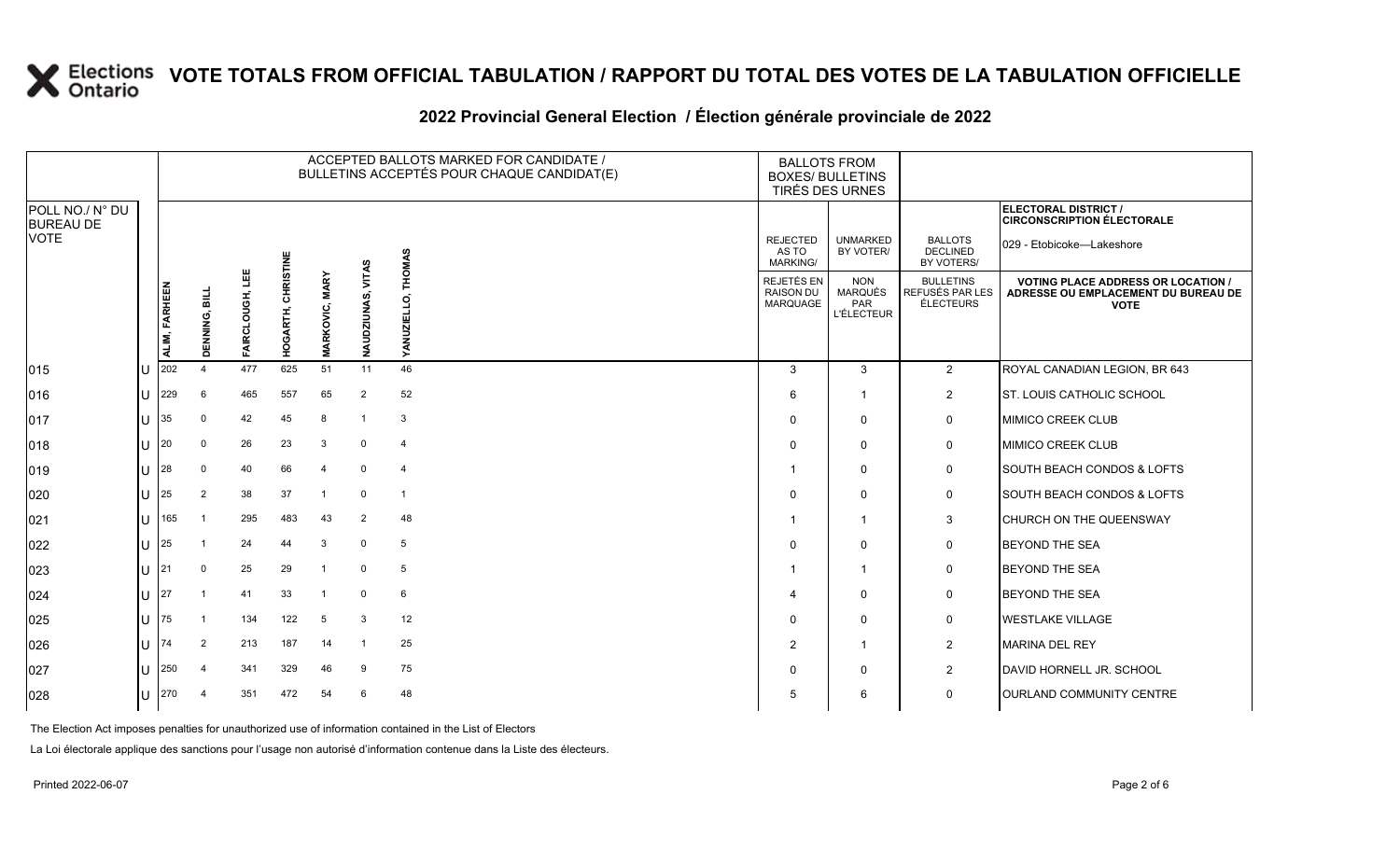### **2022 Provincial General Election / Élection générale provinciale de 2022**

|                                     |     |               |                |                  |                       |                       |                      | ACCEPTED BALLOTS MARKED FOR CANDIDATE /<br>BULLETINS ACCEPTÉS POUR CHAQUE CANDIDAT(E) | <b>BALLOTS FROM</b><br><b>BOXES/ BULLETINS</b> | TIRÉS DES URNES                                   |                                                         |                                                                                                 |
|-------------------------------------|-----|---------------|----------------|------------------|-----------------------|-----------------------|----------------------|---------------------------------------------------------------------------------------|------------------------------------------------|---------------------------------------------------|---------------------------------------------------------|-------------------------------------------------------------------------------------------------|
| POLL NO./ N° DU<br><b>BUREAU DE</b> |     |               |                |                  |                       |                       |                      |                                                                                       |                                                |                                                   |                                                         | <b>ELECTORAL DISTRICT /</b><br><b>CIRCONSCRIPTION ÉLECTORALE</b>                                |
| <b>VOTE</b>                         |     |               |                |                  |                       |                       |                      | <b>THOMAS</b>                                                                         | <b>REJECTED</b><br>AS TO<br><b>MARKING/</b>    | <b>UNMARKED</b><br>BY VOTER/                      | <b>BALLOTS</b><br><b>DECLINED</b><br>BY VOTERS/         | 029 - Etobicoke-Lakeshore                                                                       |
|                                     |     | ALIM, FARHEEN | DENNING, BILL  | 삠<br>FAIRCLOUGH, | CHRISTINE<br>HOGARTH, | <b>MARKOVIC, MARY</b> | VITAS<br>NAUDZIUNAS, | റ<br>YANUZI                                                                           | REJETÉS EN<br><b>RAISON DU</b><br>MARQUAGE     | <b>NON</b><br>MARQUÉS<br>PAR<br><b>L'ÉLECTEUR</b> | <b>BULLETINS</b><br>REFUSÉS PAR LES<br><b>ÉLECTEURS</b> | <b>VOTING PLACE ADDRESS OR LOCATION /</b><br>ADRESSE OU EMPLACEMENT DU BUREAU DE<br><b>VOTE</b> |
| 029                                 |     | 338           | 5              | 297              | 356                   | 62                    | $\overline{7}$       | 53                                                                                    | $\mathbf 1$                                    | $\overline{7}$                                    | $\mathbf{0}$                                            | MIMICO CENTENNIAL PUBLIC LIBRARY                                                                |
| 030                                 | lu  | 264           | 5              | 414              | 732                   | 91                    | 6                    | 77                                                                                    | 6                                              | 9                                                 | 0                                                       | OUR LADY OF THE MIRACULOUS MEDAL                                                                |
| 031                                 | IП  | 227           | 6              | 573              | 727                   | 77                    | 9                    | 100                                                                                   | $\Omega$                                       | $\overline{1}$                                    | $\overline{2}$                                          | ALDERWOOD UNITED CHURCH                                                                         |
| 032                                 | IП  | 278           | $\overline{a}$ | 370              | 436                   | 55                    | 6                    | 58                                                                                    |                                                | 8                                                 | 0                                                       | FORD PERFORMANCE CENTRE                                                                         |
| 033                                 | lu  | 380           | 8              | 346              | 395                   | 51                    | 9                    | 74                                                                                    | $\mathbf{0}$                                   | 5                                                 | 3                                                       | <b>SEVENTH STREET JUNIOR SCHOOL</b>                                                             |
| 034                                 | ΙU  | 170           |                | 193              | 192                   | 23                    | 3                    | 38                                                                                    | 2                                              | $\mathbf 0$                                       | $\overline{2}$                                          | NEW TORONTO SENIORS' CENTRE                                                                     |
| 035                                 | ΙU  | 32            | $\Omega$       | 44               | 52                    | $\overline{2}$        | $\mathbf 0$          | $\overline{4}$                                                                        | $\Omega$                                       | $\mathbf 0$                                       | 0                                                       | MIMICO CREEK CLUB                                                                               |
| 400                                 | lυ  | 77            | $\mathbf 0$    | 52               | 66                    |                       | $\overline{2}$       | 5                                                                                     |                                                | $\mathbf 0$                                       | $\mathbf{1}$                                            | <b>MONTGOMERY MILLS</b>                                                                         |
| 401                                 | IU. | 52            | $\mathbf 0$    | 42               | 51                    | 5                     | $\overline{1}$       | 5                                                                                     | $\Omega$                                       | $\mathbf 0$                                       | 0                                                       | <b>MONTGOMERY MILLS</b>                                                                         |
| 402                                 | lθ  | 14            | $\mathbf 0$    | 108              | 112                   | $\overline{4}$        | $\overline{1}$       | 8                                                                                     | $\Omega$                                       | $\Omega$                                          | $\mathbf 0$                                             | THE KINGSWAY ON-THE-PARK                                                                        |
| 403                                 | lU  | 21            | 2              | 67               | 49                    | 13                    | $\overline{2}$       | 5                                                                                     |                                                | $\mathbf 0$                                       | 0                                                       | <b>ISLINGTON MANOR</b>                                                                          |
| 404                                 | IU. | 52            | $\Omega$       | 64               | 67                    | 6                     | $\overline{2}$       | 10                                                                                    | $\Omega$                                       | $\mathbf 0$                                       | 0                                                       | THE RESIDENCES AT KINGS GATE                                                                    |
| 405                                 | lθ  | 26            |                | 35               | 54                    | 3                     | $\overline{1}$       | 8                                                                                     |                                                | $\Omega$                                          | $\mathbf 0$                                             | NEVIS CONDOMINIUMS                                                                              |
| 406A                                | lu. | 27            |                | 70               | 89                    | 5                     |                      | 9                                                                                     | $\Omega$                                       | $\mathbf 0$                                       | 0                                                       | <b>PALACE PIER</b>                                                                              |

The Election Act imposes penalties for unauthorized use of information contained in the List of Electors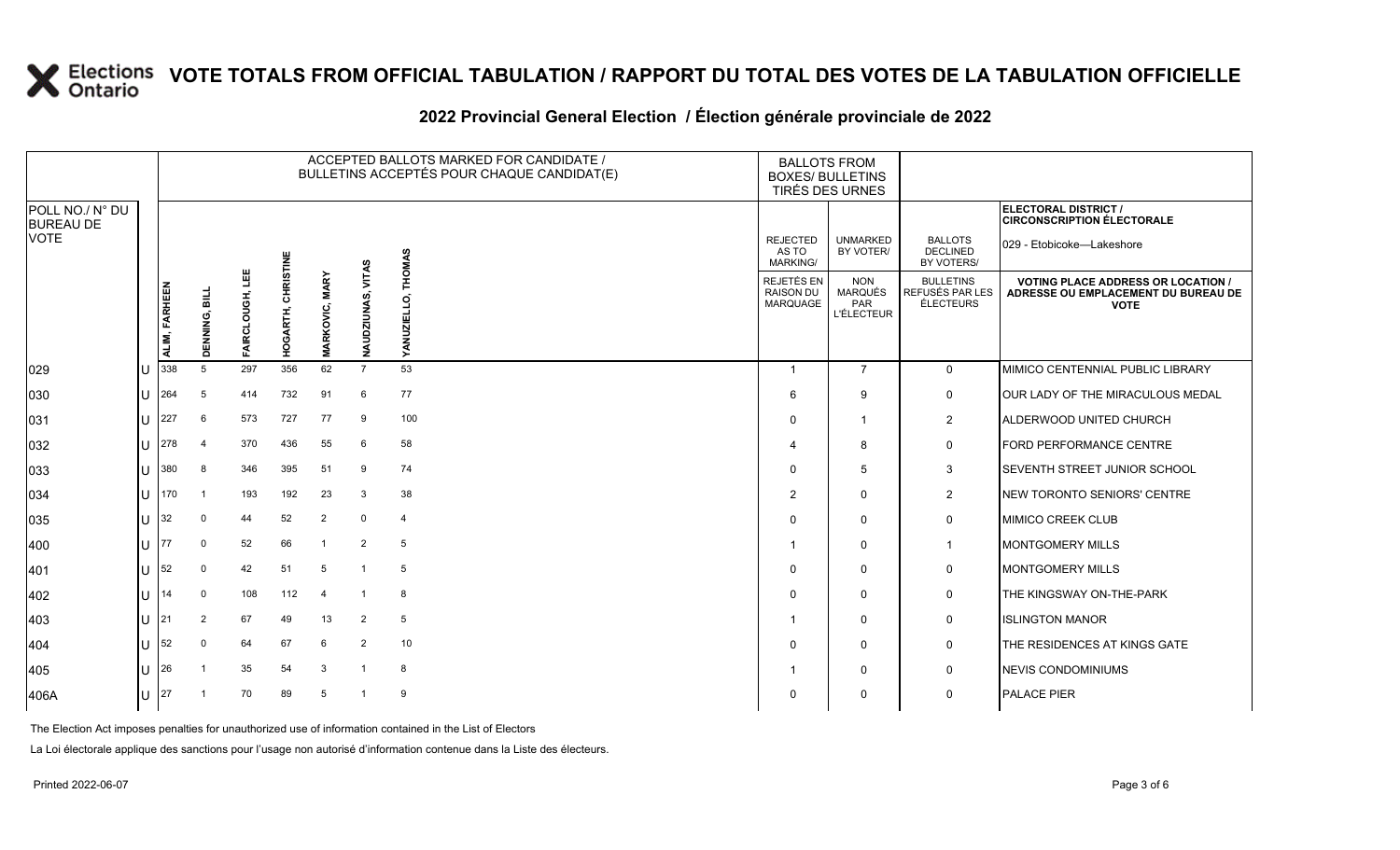#### **2022 Provincial General Election / Élection générale provinciale de 2022**

|                                     |    |                      |                |                  |                    |                       |                   | ACCEPTED BALLOTS MARKED FOR CANDIDATE /<br>BULLETINS ACCEPTÉS POUR CHAQUE CANDIDAT(E) | <b>BALLOTS FROM</b><br><b>BOXES/ BULLETINS</b> | TIRÉS DES URNES                                          |                                                         |                                                                                                 |
|-------------------------------------|----|----------------------|----------------|------------------|--------------------|-----------------------|-------------------|---------------------------------------------------------------------------------------|------------------------------------------------|----------------------------------------------------------|---------------------------------------------------------|-------------------------------------------------------------------------------------------------|
| POLL NO./ N° DU<br><b>BUREAU DE</b> |    |                      |                |                  |                    |                       |                   |                                                                                       |                                                |                                                          |                                                         | <b>ELECTORAL DISTRICT /</b><br><b>CIRCONSCRIPTION ÉLECTORALE</b>                                |
| <b>VOTE</b>                         |    |                      |                |                  |                    |                       |                   | <b>CHOMAS</b>                                                                         | <b>REJECTED</b><br>AS TO<br><b>MARKING/</b>    | <b>UNMARKED</b><br>BY VOTER/                             | <b>BALLOTS</b><br><b>DECLINED</b><br>BY VOTERS/         | 029 - Etobicoke—Lakeshore                                                                       |
|                                     |    | <b>ALIM, FARHEEN</b> | DENNING, BILI  | 삠<br>FAIRCLOUGH, | HOGARTH, CHRISTINE | <b>MARKOVIC, MARY</b> | NAUDZIUNAS, VITAS | Ŋ<br><b>VAN</b>                                                                       | REJETÉS EN<br><b>RAISON DU</b><br>MARQUAGE     | <b>NON</b><br><b>MARQUÉS</b><br>PAR<br><b>L'ÉLECTEUR</b> | <b>BULLETINS</b><br>REFUSÉS PAR LES<br><b>ÉLECTEURS</b> | <b>VOTING PLACE ADDRESS OR LOCATION /</b><br>ADRESSE OU EMPLACEMENT DU BUREAU DE<br><b>VOTE</b> |
| 406B                                | lU | 17                   | $\Omega$       | 38               | 79                 | 6                     | 2                 | $\overline{7}$                                                                        | $\Omega$                                       | $\mathbf{1}$                                             | $\mathbf{0}$                                            | PALACE PIER                                                                                     |
| 407A                                | lu | 18                   | 2              | 72               | 87                 | 3                     | $\mathbf 0$       | 12                                                                                    | $\Omega$                                       | $\mathbf 0$                                              | $\mathbf 0$                                             | PALACE PLACE                                                                                    |
| 407B                                | IП | 18                   | 2              | 59               | 91                 | 6                     | $\mathbf 0$       | 5                                                                                     | $\Omega$                                       | $\mathbf 0$                                              | 0                                                       | PALACE PLACE                                                                                    |
| 408                                 | lU | 31                   | 0              | 60               | 59                 | $\overline{7}$        | $\overline{1}$    | 5                                                                                     | $\Omega$                                       | $\mathbf 0$                                              | $\mathsf{O}$                                            | NAUTILUS AT WATERVIEW CONDOS                                                                    |
| 409                                 | lu | 54                   | 0              | 102              | 110                | 11                    | $\overline{1}$    | 17                                                                                    | $\Omega$                                       | $\mathbf 1$                                              | $\mathsf{O}$                                            | <b>VOYAGER AT WATERVIEW</b>                                                                     |
| 410                                 | lθ | 30                   | 0              | 89               | 77                 |                       | $\mathbf 0$       | 9                                                                                     | $\Omega$                                       | $\mathbf 0$                                              | $\mathbf{1}$                                            | NEWPORT BEACH CONDOS                                                                            |
| 411                                 | lu | 17                   | 2              | 35               | 62                 | 9                     | $\overline{1}$    | 5                                                                                     | $\Omega$                                       | $\mathbf 0$                                              | $\mathbf 0$                                             | <b>EXPLORER AT WATERVIEW CONDOS</b>                                                             |
| 412                                 | lu | 24                   | $\mathbf 0$    | 55               | 73                 | 6                     | $\overline{1}$    | 12                                                                                    |                                                | 0                                                        | $\mathbf{1}$                                            | <b>WATERFORD TOWERS</b>                                                                         |
| 413                                 | lu | 29                   |                | 62               | 80                 | 3                     | $\overline{2}$    | 6                                                                                     | $\Omega$                                       | $\mathbf 0$                                              | $\mathbf 0$                                             | <b>GRENADIER LANDING</b>                                                                        |
| 414                                 | lu | 39                   | $\mathbf 0$    | 61               | 53                 | 10                    | $\overline{1}$    | 11                                                                                    | $\Omega$                                       | $\Omega$                                                 | $\overline{1}$                                          | LOGGIA CONDOS                                                                                   |
| 415A                                | lυ | 13                   |                | 42               | 75                 | 8                     | $\overline{1}$    | 5                                                                                     |                                                | 0                                                        | 3                                                       | <b>GRAND HARBOR</b>                                                                             |
| 415B                                | lu | 11                   | 0              | 44               | 65                 | 6                     | 0                 | $\overline{7}$                                                                        |                                                | $\mathbf 0$                                              | $\mathsf{O}$                                            | <b>GRAND HARBOR</b>                                                                             |
| 416                                 | lu | 44                   | $\overline{2}$ | 83               | 140                | 9                     | $\overline{2}$    | 16                                                                                    | $\Omega$                                       | $\mathbf 0$                                              | $\mathbf 0$                                             | ONE SHERWAY - TOWER 2                                                                           |
| 417A                                | lU | 19                   |                | 41               | 51                 | 4                     | $\mathbf 0$       | $\overline{4}$                                                                        | $\Omega$                                       | 0                                                        | $\mathbf 0$                                             | ONE SHERWAY - TOWER 4                                                                           |

The Election Act imposes penalties for unauthorized use of information contained in the List of Electors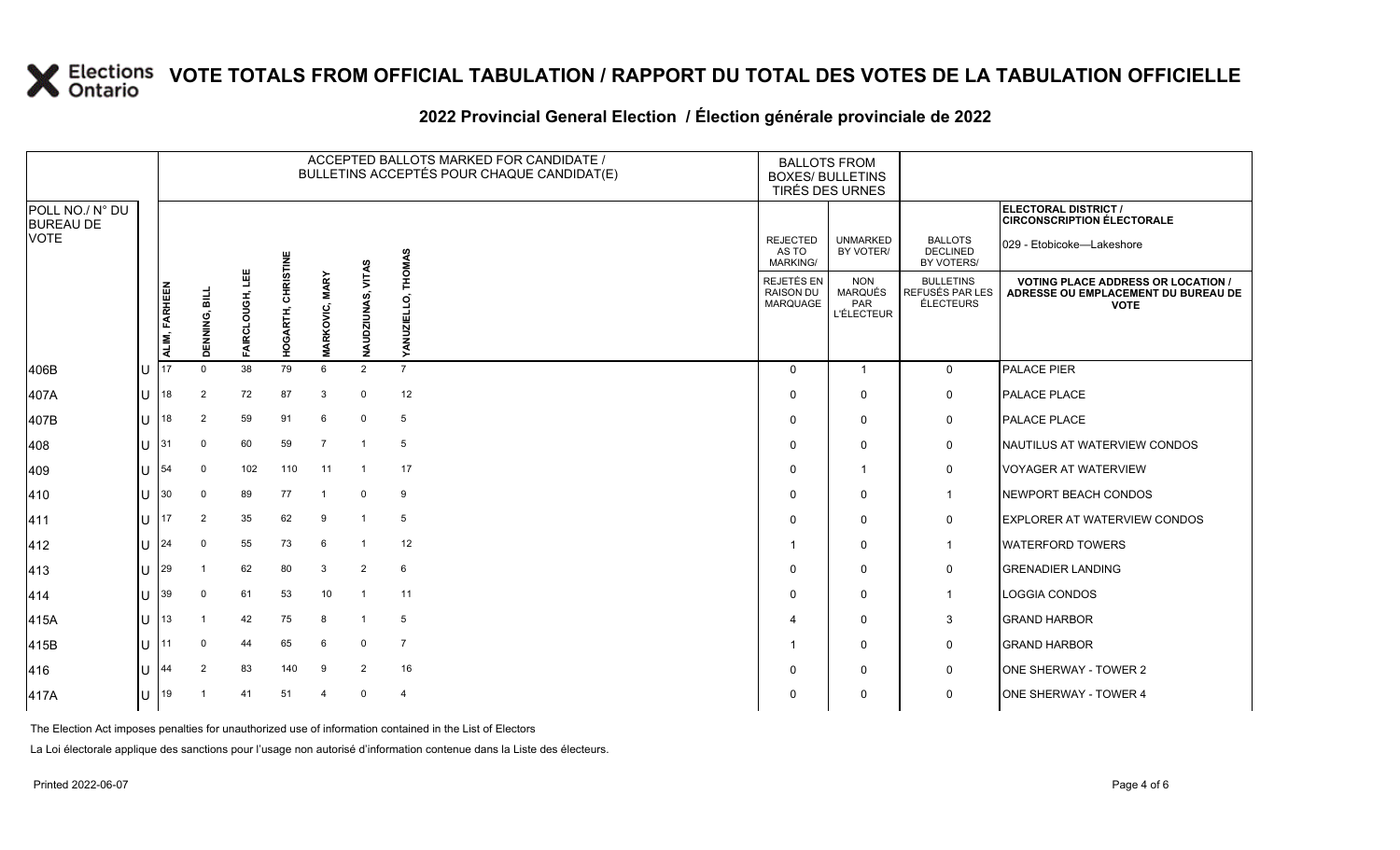#### **2022 Provincial General Election / Élection générale provinciale de 2022**

|                                     |         |               |               |                  |                       |                    |                         | ACCEPTED BALLOTS MARKED FOR CANDIDATE /<br>BULLETINS ACCEPTÉS POUR CHAQUE CANDIDAT(E) | <b>BALLOTS FROM</b><br><b>BOXES/ BULLETINS</b><br>TIRÉS DES URNES |                                                                 |                                                  |                                                                                                 |
|-------------------------------------|---------|---------------|---------------|------------------|-----------------------|--------------------|-------------------------|---------------------------------------------------------------------------------------|-------------------------------------------------------------------|-----------------------------------------------------------------|--------------------------------------------------|-------------------------------------------------------------------------------------------------|
| POLL NO./ N° DU<br><b>BUREAU DE</b> |         |               |               |                  |                       |                    |                         |                                                                                       |                                                                   |                                                                 |                                                  | ELECTORAL DISTRICT /<br><b>CIRCONSCRIPTION ÉLECTORALE</b>                                       |
| <b>VOTE</b>                         |         |               |               |                  |                       |                    |                         | <b>THOMAS</b>                                                                         | <b>REJECTED</b><br>AS TO<br><b>MARKING/</b>                       | <b>UNMARKED</b><br>BY VOTER/                                    | <b>BALLOTS</b><br><b>DECLINED</b><br>BY VOTERS/  | 029 - Etobicoke-Lakeshore                                                                       |
|                                     |         | ALIM, FARHEEN | DENNING, BILL | 삠<br>FAIRCLOUGH, | CHRISTINE<br>HOGARTH, | ARKOVIC, MARY<br>Σ | VITAS<br>DZIUNAS,<br>WN | d<br>≻                                                                                | <b>REJETÉS EN</b><br><b>RAISON DU</b><br>MARQUAGE                 | <b>NON</b><br><b>MARQUÉS</b><br><b>PAR</b><br><b>L'ÉLECTEUR</b> | <b>BULLETINS</b><br>REFUSÉS PAR LES<br>ÉLECTEURS | <b>VOTING PLACE ADDRESS OR LOCATION /</b><br>ADRESSE OU EMPLACEMENT DU BUREAU DE<br><b>VOTE</b> |
| 417B                                | U       | 29            | $\Omega$      | 48               | 32                    | $\Delta$           | $\Omega$                | 5                                                                                     | $\Omega$                                                          | $\mathbf 0$                                                     | $\mathbf 0$                                      | ONE SHERWAY - TOWER 4                                                                           |
| 418                                 |         | $U$ 42        |               | 69               | 91                    | 8                  | -1                      | 9                                                                                     | $\Omega$                                                          | $\mathbf 0$                                                     | $\mathbf 0$                                      | EAU DU SOLEIL                                                                                   |
| 700                                 | U $ 2 $ |               |               | 5                | 10                    | $\mathbf 0$        | $\mathbf 0$             | $\mathbf 0$                                                                           | $\Omega$                                                          | $\mathbf 0$                                                     | 0                                                | KINGSWAY BY REVERA                                                                              |
| 701                                 | U       | $\sqrt{6}$    | 2             | 33               | 18                    | $\mathbf 0$        | $\mathbf 0$             | 8                                                                                     | $\Omega$                                                          | $\mathbf 0$                                                     | $\mathbf 0$                                      | <b>TAPESTRY AT VILLAGE GATE WEST</b>                                                            |
| 702                                 | $U$   0 |               | $\Omega$      | 3                | 9                     | $\overline{4}$     | $\overline{4}$          | $\mathbf 0$                                                                           | $\Omega$                                                          | $\mathbf 0$                                                     | 0                                                | LABDARA LITHUANIAN NURSING HOME                                                                 |
| 703                                 | $U$  0  |               |               | $\overline{4}$   | 6                     | $\mathbf 0$        | $\Omega$                | $\mathbf 0$                                                                           | $\Omega$                                                          | $\overline{\mathbf{1}}$                                         | $\mathbf 0$                                      | <b>IVAN FRANKO HOME</b>                                                                         |
| 704                                 |         | $11$ 17       |               | 43               | 37                    | 3                  | $\Omega$                | $\overline{7}$                                                                        | $\Omega$                                                          | -1                                                              | $\mathbf{1}$                                     | <b>HEARTHSTONE BY THE BAY</b>                                                                   |
| 705                                 | U       | 12            | $\Omega$      | $\overline{1}$   | 3                     | $\mathbf 0$        | 0                       | $\overline{1}$                                                                        | $\Omega$                                                          | $\mathbf 0$                                                     | $\mathbf 0$                                      | <b>MCCALL CENTRE</b>                                                                            |
| 706                                 | l∪  2   |               |               | 8                | 32                    | 5                  | $\Omega$                | $\overline{1}$                                                                        | $\Omega$                                                          | $\mathbf 0$                                                     | 0                                                | <b>JUBILEE CENTRE</b>                                                                           |
| 707                                 | U       |               | $\mathbf 0$   | $\overline{2}$   | $\overline{4}$        | $\mathbf 0$        | $\mathbf 0$             | $\mathbf 0$                                                                           | $\Omega$                                                          | $\mathbf 0$                                                     | $\mathbf 0$                                      | <b>GARDEN COURT NURSING HOME</b>                                                                |
| 708                                 | U       |               | 3             | 11               | 13                    | -1                 | 0                       | $\mathbf 0$                                                                           | $\Omega$                                                          | $\mathbf 0$                                                     | $\mathbf 0$                                      | <b>LAKESHORE LODGE</b>                                                                          |
| ADV001                              |         | 129           | 4             | 255              | 411                   | 29                 | 3                       | 29                                                                                    | $\Omega$                                                          | $\overline{1}$                                                  | $\overline{2}$                                   | <b>TRIDENT BANQUET HALL</b>                                                                     |
| ADV002                              |         | 719           | 9             | 1686             | 1379                  | 96                 | 7                       | 139                                                                                   | 26                                                                | $\mathbf 0$                                                     | $\overline{2}$                                   | <b>TRIDENT BANQUET HALL</b>                                                                     |
| ADV003                              |         | 556           | -5            | 2189             | 1881                  | 101                | 13                      | 211                                                                                   | 3                                                                 | 6                                                               | 7                                                | <b>FAIRFIELD SENIORS' CENTRE</b>                                                                |

The Election Act imposes penalties for unauthorized use of information contained in the List of Electors